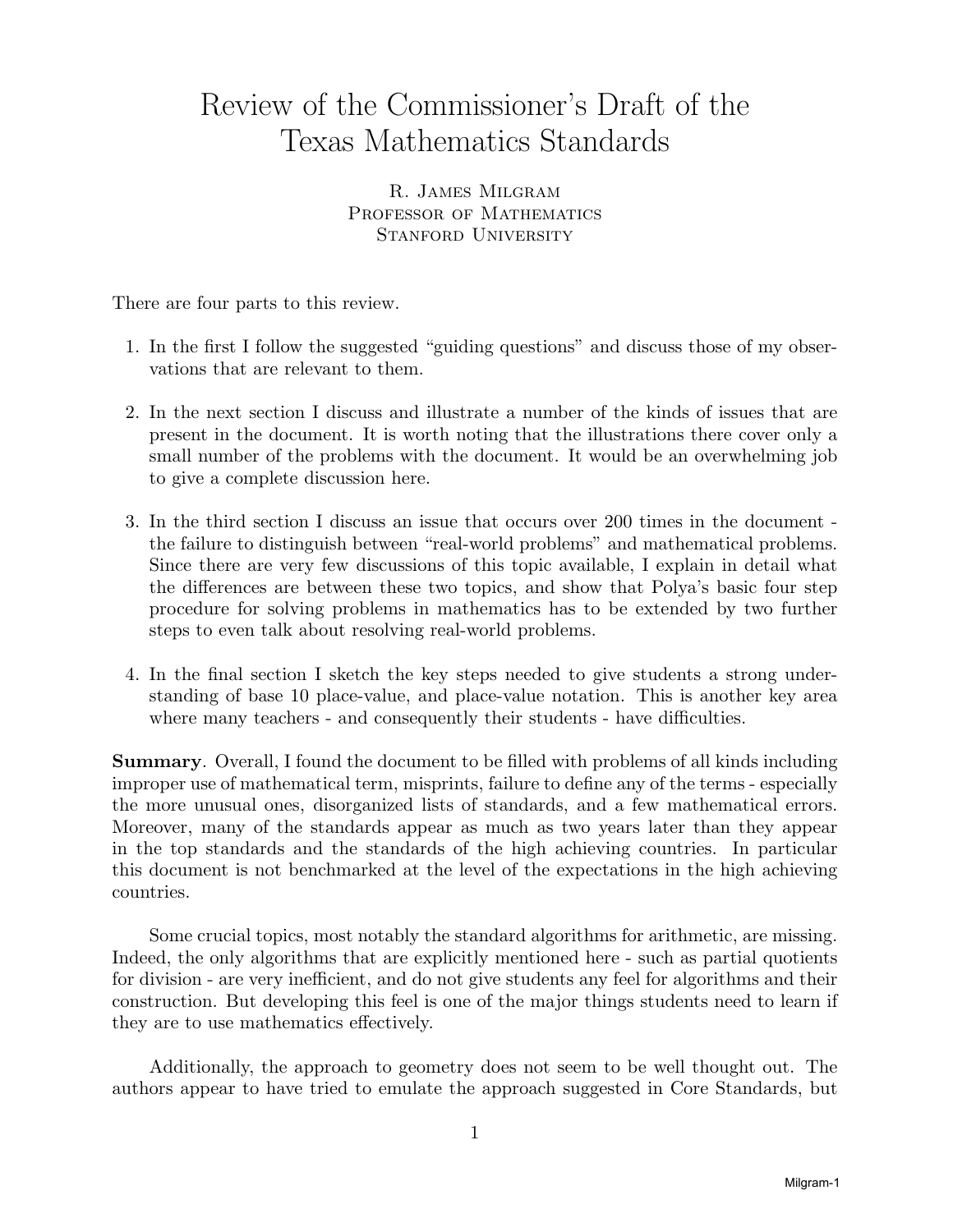those methods are extremely difficult to teach, and very few high school math teachers have the background to use them without extensive help. This made it necessary for Core Standards to develop the material very carefully, with detailed definitions of key concepts as well as extensive discussions of what the definitions mean and how they should be used. This material is completely absent in the current document, and this is a major problem.

There is one strong positive in these draft standards. Unlike too many sets of standards, including Core Standards, that are encumbered by too many pedagogy standards, these standards strictly avoid any standards of this kind.

If there are questions or further details that I can provide, please do not hesitate to contact me.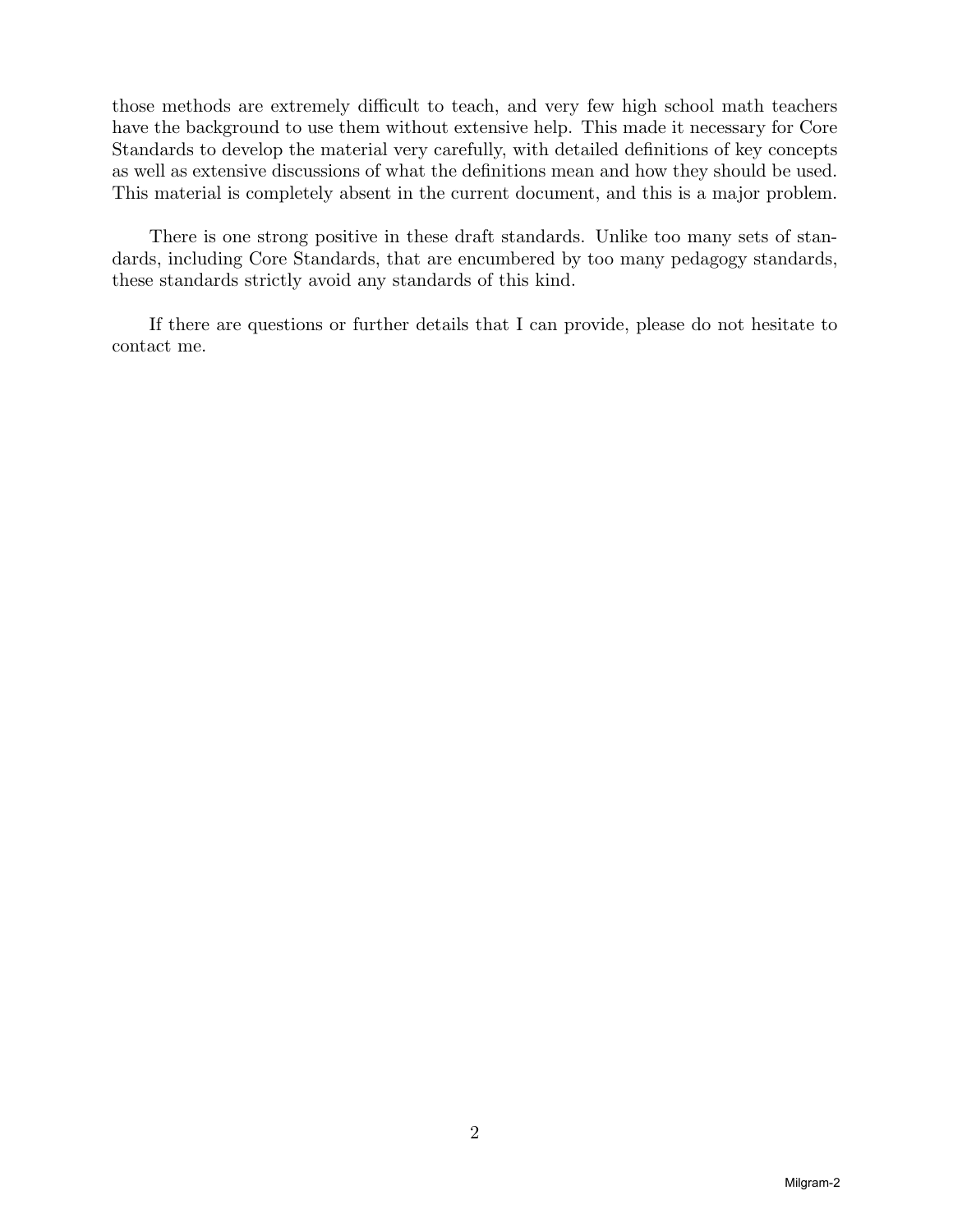## Guiding Questions

1. Is a complete and logical development of mathematics concepts followed for each grade level or course? What recommendations do you have for improvement?

*Too many of the standards are almost incoherent. There is no obvious overview of the subject and how one topic develops from another. Without this overview, the standards become disorganized lists, nothing more. For example, consider the sequence of second grade topics 2N06, 2N07, 2N08 which discuss one of the most difficult second (or even third) grade topics, representations of fractions:*

- 2N06 decompose a strip diagram or regular polygon into equal parts using objects and pictorial representations.
- 2N07 identify and name one part of an equipartitioned whole as a fraction 1/b (where b is a non-zero whole number) using strip diagrams and area models that include regular polygons.
- 2N08 determine the missing value in a number statement where two fractions with like denominators form one whole, represented with a strip diagram. (e.g.,  $2/7 + \blacksquare$ 7*/*7. A strip diagram is separated into 7 equal parts. Two of the parts are shaded blue, and the remaining parts are shaded a second color.)

First, immediately preceding this is a low level whole number standard that only discusses notation:

*"represent the comparison of two numbers to 1000 using the symbols <,* =*, >."*

And following is 2N09, which, aside from an egregious misprint, is an equally low level whole number standard:

*"determine the number that is and 10 or 100 more or less than a given number between 100 and 900."*

One can find the same sorts of illogical orderings of topics at virtually all grade levels. The standards cannot be ordered this poorly and maintain any sense of coherence.

2. Have the correct vocabulary and terminology been used? Where can changes be made for accuracy and/or clarity?

*For the most part, but not always, correct vocabulary is used. But the sentences that use this terminology are often entirely incoherent. For example, consider the seventh grade geometry standard 7P05*

7P05 generalize the critical attributes of similarity, including invariant and covariant relationships. (If *a*, *a ′* and *b*, *b ′* are side lengths of two pairs of corresponding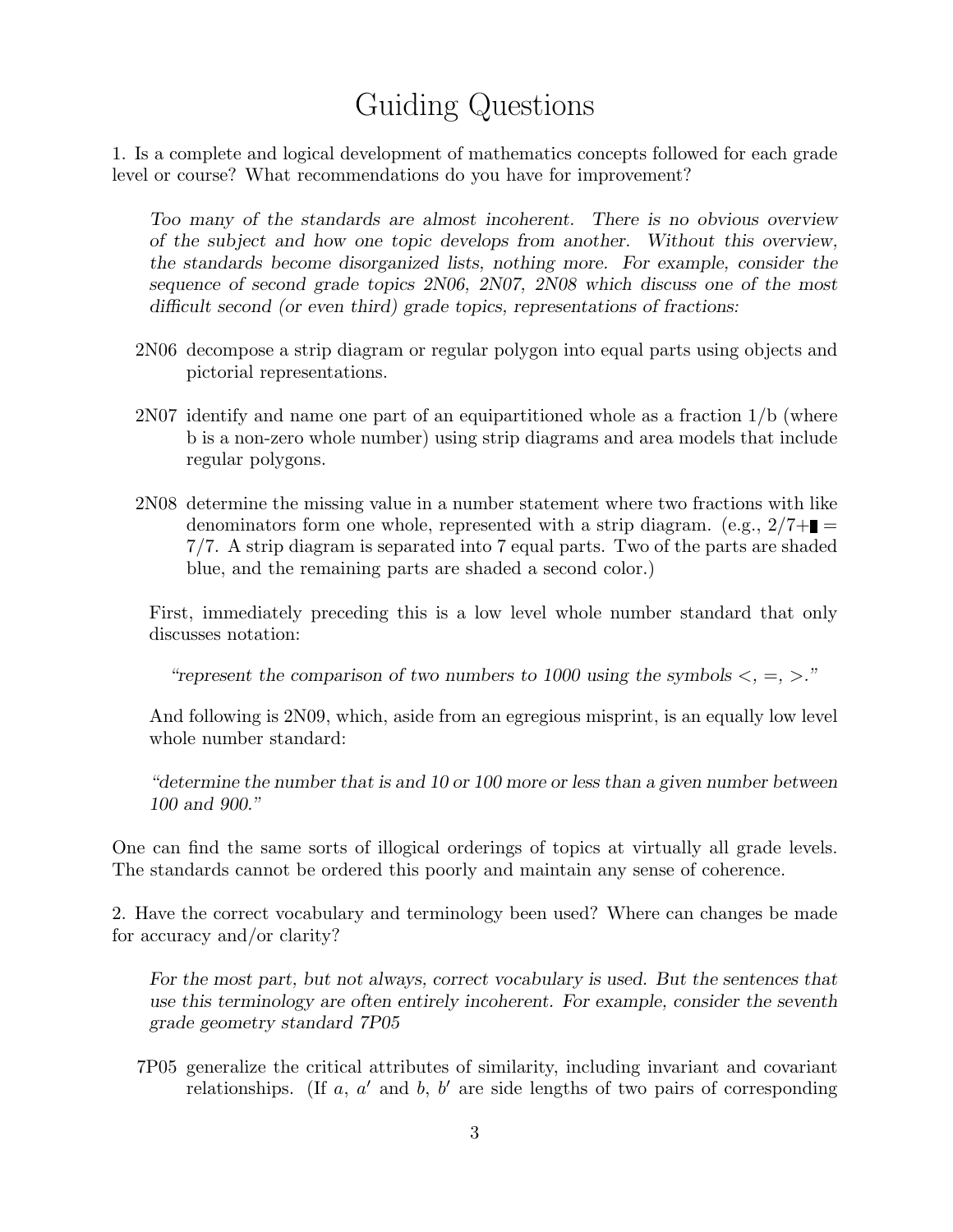sides, then  $a/a' = b/b'$  and  $a/b = a'/b'$ . Corresponding angles of similar figures are congruent.)

I could not figure out what is expected in 7P05. The impression is one of mathematical words associated with aspects of geometry randomly strung together.

The next standard, using a different set of "mathematics words" is equally incoherent:

7P06 represent  $\pi$  as the ratio of the circumference of a circle to its diameter and the area of a circle to the square of its radius.

As before, I have no idea of what this means. One usually DEFINES *π* as the ratio of the circumference to the diameter. But what would one would mean by "represent  $\pi$  as the ratio  $\ldots$ "

One can find similar examples at all grade levels.

3. Are there specific areas that need to be updated or reworked?

*I am afraid that virtually all areas need extensive reworking. If the Fordham Foundation were to review the Commissioner's Standards at this time, I believe they would receive the lowest grade, an* **F**.

As an example, there is no mention of the standard algorithms. Indeed, the term "algorithm" is only mentioned twice in these standards, and this occurs only in the standards for the high school course *Advanced Quantitative Reasoning*.

The word "method" is not even mentioned through grade 7, and only occurs one time in grade 8. Here is that standard:

8A13 Determine the solutions to mathematical and real-world problems involving pairs of simultaneous linear equations (in form  $y = mx + b$ ) using tables, graphs, and algebraic methods.

The meaning of base 10 place value notation in terms of the so called expanded form - e.g., 743 is the sum 7 hundreds, 4 tens, and 3 is not given proper emphasis. (The total discussion of expanded form is in 1N03, 2N02, 3N02, 4N04, and 5N01. But the approach there is badly flawed.) This will be discussed in more detail later in this report.

4. Are the mathematics concept/content statements grade-level appropriate? Are important concepts missing at any grade level?

*Lots are missing. Indeed, too many skill level standards are missing, so the focus of the current document seems to be vocabulary and "real world" problems. For*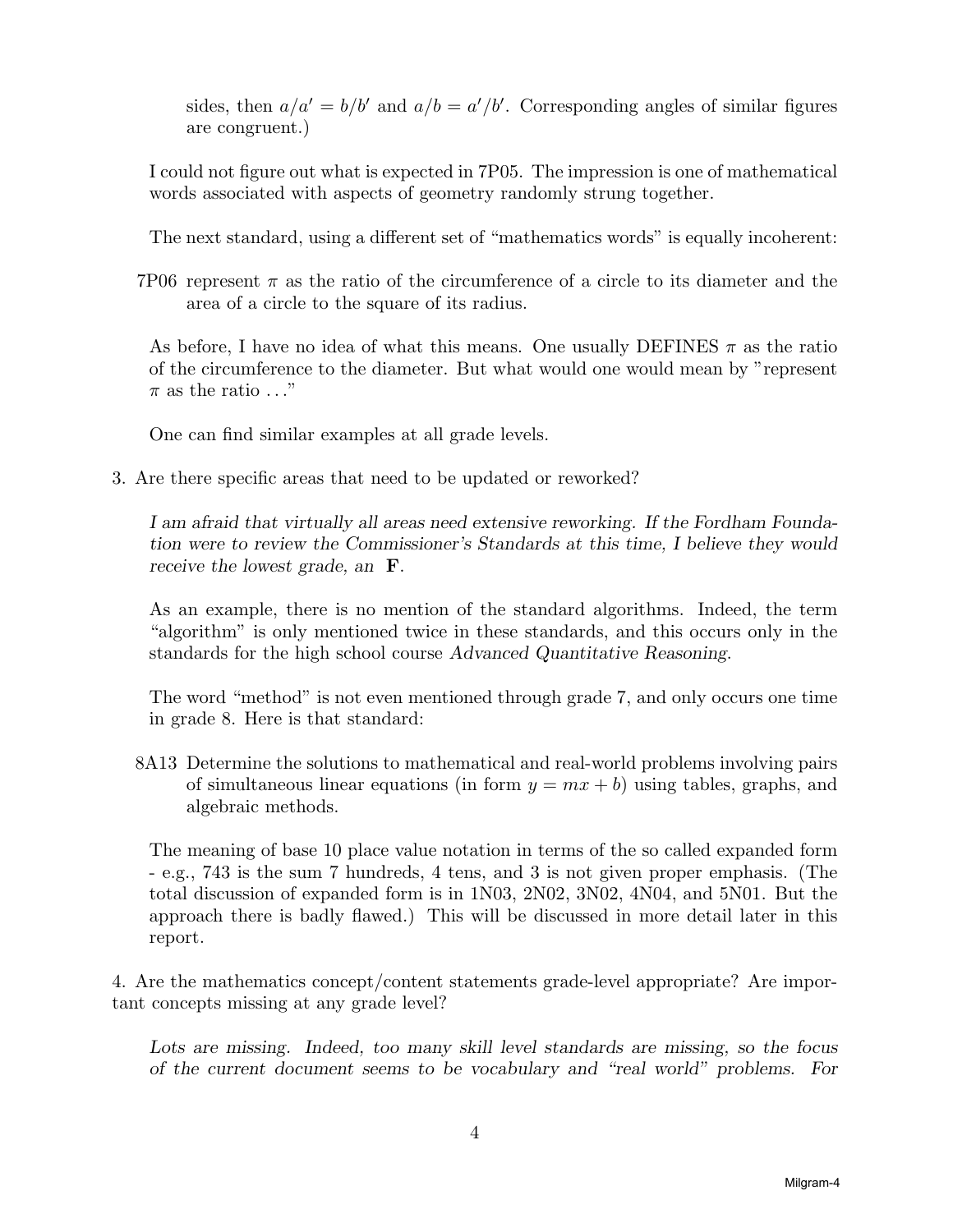*example, there are a huge number of standards of the form* represent mathematical and real-world problems using *. . . or* determine solutions to mathematical and realworld problems using *. . .. Indeed, the term* real-world problems *occurs over 200 times. This will be discussed further in part 3 of this report. But in too many cases, there is no previous skills development to support these standards. So I am at a loss to imagine how instruction is expected to proceed, and how students can be expected to handle anything more than the most trivial types of problems.*

For example, as has already been mentioned, one of the most dramatic issues with these standards is that there is no mention of any of the standard arithmetic algorithms. There is mention of some inefficient and non-standard algorithms, but this seems to be all. It is certainly not sufficient.

There is a very significant problem with geometry. It seems the intent of these standards is to base geometry on rigid transformations. But this is a totally different approach than the axiomatic method used since Euclid. Very few teachers will have had any experience with this approach. As a consequence, it is essential that the exposition of the standards be complete with the essential definitions such as those of congruence and similarity prominently present. But these definitions are neither presented, nor explained. For example, the following standard

GG10 identify congruent figures and their corresponding sides and angles using the definition of congruence in terms of rigid motions

makes little sense without the explicit definition that is required. In Core Standards there is a very careful exposition of all these issues, and the Texas Math Standards would do well to follow Core Standards far more closely than it does, or, perhaps better, present Geometry from the Euclidian perspective. Incidentally, the very next standard GG11 illustrates many of the other problems with these standards.

GG11 prove whether two triangles are congruent by applying the SAS, ASA, AAS or SSS triangle congruence conditions

I have no idea what it might mean to "prove whether two triangles are congruent." It would make sense to "prove two triangles are congruent by applying SAS *. . .*." However, it is a significant challenge to prove SAS, ASA, AAS, and SSS if geometry is presented as it's done in Core Standards and imitated here, through the structure of the group of rigid transformations. So it would be important to have some detailed standards, indicating how some of these are developed. But such standards are entirely missing.

7. Should consideration be given toward adding other courses at the high school level to provide more options for students?

*I would say yes. But the only courses I would suggest would be an elementary linear algebra course, and an elementary statistics course.*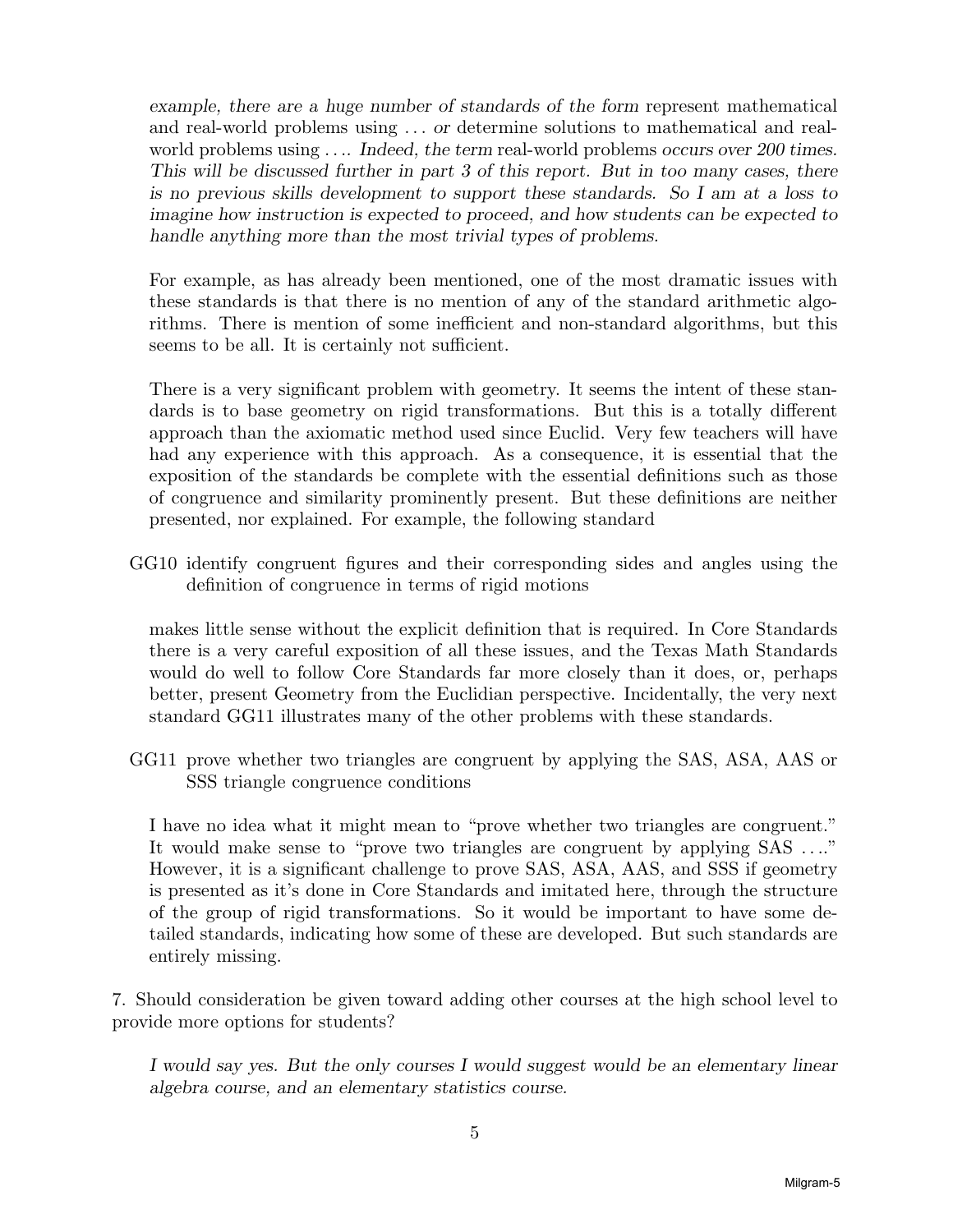### Flawed Standards and Other Errors

We need to understand some of the mathematical errors and imprecisions that often appear in these draft standards. Here is an example which is far from the worst.

3N18 determine a quotient using the relationship between multiplication and division (e.g., the quotient  $40 \div 8$  can be found by determining what makes 40 when multiplied by 8).

First, "the relationship between multiplication and division" has never been explicitly mentioned to this point, and is not mentioned again. Are we to assume that the relationship is "the quotient  $40 \div 8$  can be found by determining what makes 40 when multiplied by 8?" Then what of the quotient  $40 \div 5$ ? Do we have to give a new explanation in this case, and indeed a separate explanation in every case?

In a similar vein, we have the standard

2N12 solve mathematical and real-world problems involving addition and subtraction within 1,000 using strategies based on place value (with and without objects and pictorial models), properties of operations, and *the relationship between addition and subtraction.*

In this standard are we to assume that "the relationship between addition and subtraction" is somehow part of "strategies based on place value and properties of operations?"

In the high achieving countries, the relationships above are crucial in instruction. The first is

*The quotient of the number a by the non-zero number b is defined to be that number c* so that  $b \times c = a$  if it exists.

Likewise, the second is

*The difference of the whole number a and the whole number b is that whole number*  $c$  *so that*  $b + c = a$  *if it exists.* 

When these relationships are explicitly presented, students only have to really learn addition and multiplication well. Subtraction and division are defined in terms of addition and multiplication respectively, and thus follow easily. This pairing is a key part of instruction in the curricula of all the high achieving countries!

Here is another example representing a different kind of issue:

4N26 solve one and two-step mathematical and real-world problems involving multiplication (including scalar comparisons) and division (including interpreting remainders).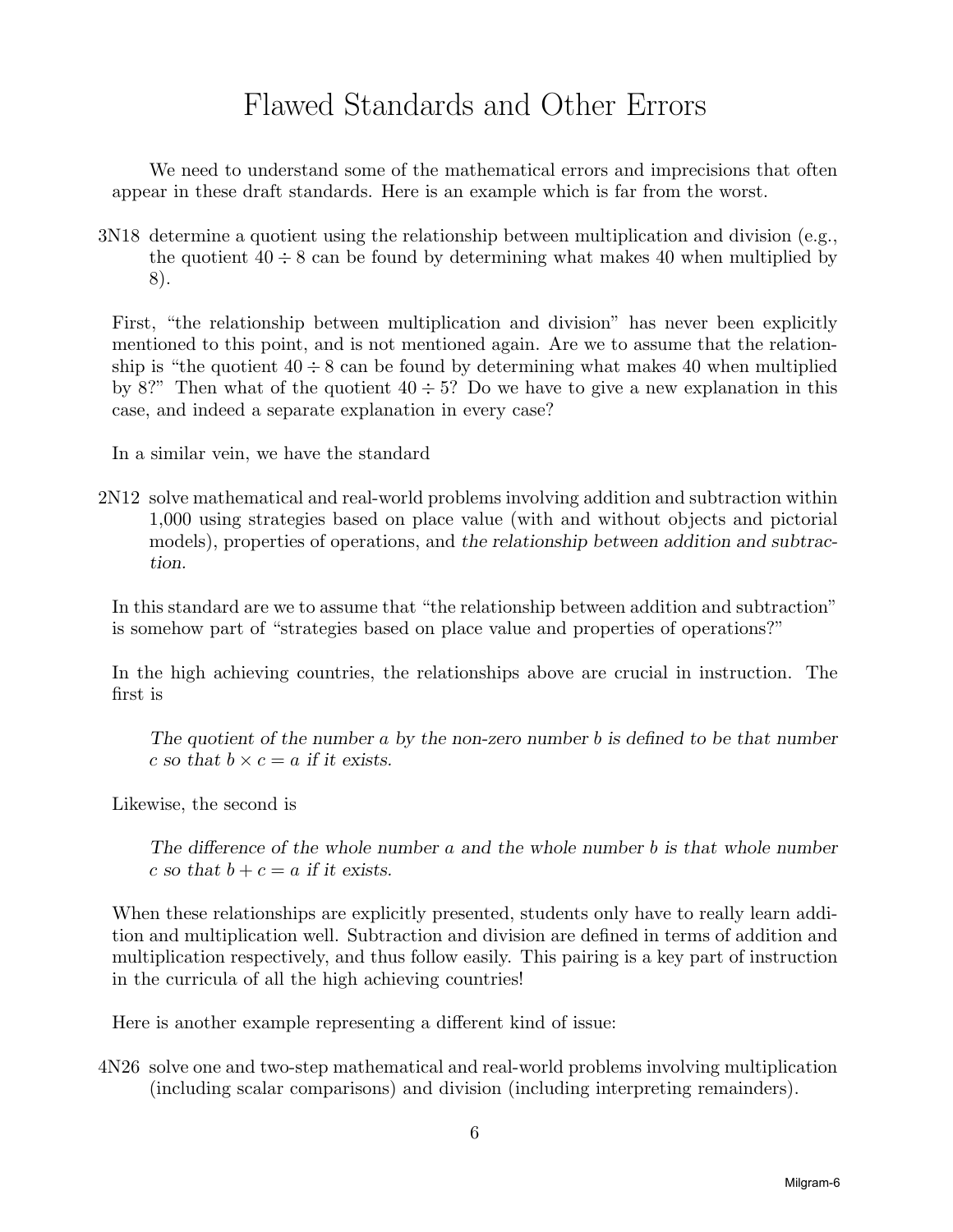I'm afraid I have no idea what scalar comparisons could mean in this context. The term "scalar" is, as far as I know, used exclusively in linear algebra and its applications, and refers to the terms one uses to multiply vectors. It is also worth noting that the term "remainder" does not even occur till now and doesn't occur again until the fifth grade standard

5N23 determine solutions to mathematical and real-world problems involving products of positive fractions and whole numbers or positive quotients of positive unit fractions and whole numbers referring to the same whole [e.g.,  $1/3 \div 7$  and  $7 \div (1/3)$ ], with fluency. (Within problems requiring division, remainders may be expressed as fractions.)

The final phrase "within problems requiring division, remainders may be expressed as fractions" represents a not so subtle misunderstanding of remainders and what they mean. In the case of whole numbers one gets a remainder when the division problem  $a \div b$  does not have an answer within the set of whole numbers. For example we say  $7 \div 3 = 2$  with a remainder of 1. The biggest multiple of 3 that is  $\leq 7$  is 6, but 3 is not a factor of 7, so we write  $7 = 2 \times 3$  with a remainder of 1 to denote the truth of the equation  $7 = (2 \times 3) + 1$ . However, if one allows fractions, then  $a \div b$  has an exact answer for every pair of fractions *a* and *b* with  $b \neq 0$ , so once one admits fractions into the discussion there are NO remainders any more, and the fraction referred to above is simply part of the quotient when we write the quotient as a mixed number.

Finally, what are we to make of the phrase "whole numbers referring to the same whole?" .

4N26 and 5N23 contain the only two mentions of the term remainder until Algebra I, where, again without explaining what the term "remainder theorem" means, except in the very special case of a quadratic polynomial, we have the standard

A1Q02 apply the Remainder Theorem to a quadratic function. [For a quadratic polynomial  $q(x)$  and a number *a* the remainder on division of  $q(x)$  by  $x - a$  is  $q(a)$ , so  $q(a) = 0$ if and only if  $(x - a)$  is a factor of  $q(x)$ .

But in Algebra I we can assume the teacher almost certainly knows and understands the remainder theorem, so it is not really necessary to explain what is meant. So I have to wonder why it was felt necessary to tell us what the theorem is, and then only in the special case of quadratic equations.

Here is another example:

5N19 extend the definitions of, properties of, and relationship between division with whole numbers to division with unit fractions and whole numbers.

This standard mixes all kinds of things together, appears to be grammatically incorrect, and seems to me to be almost completely incomprehensible. What is the "relationship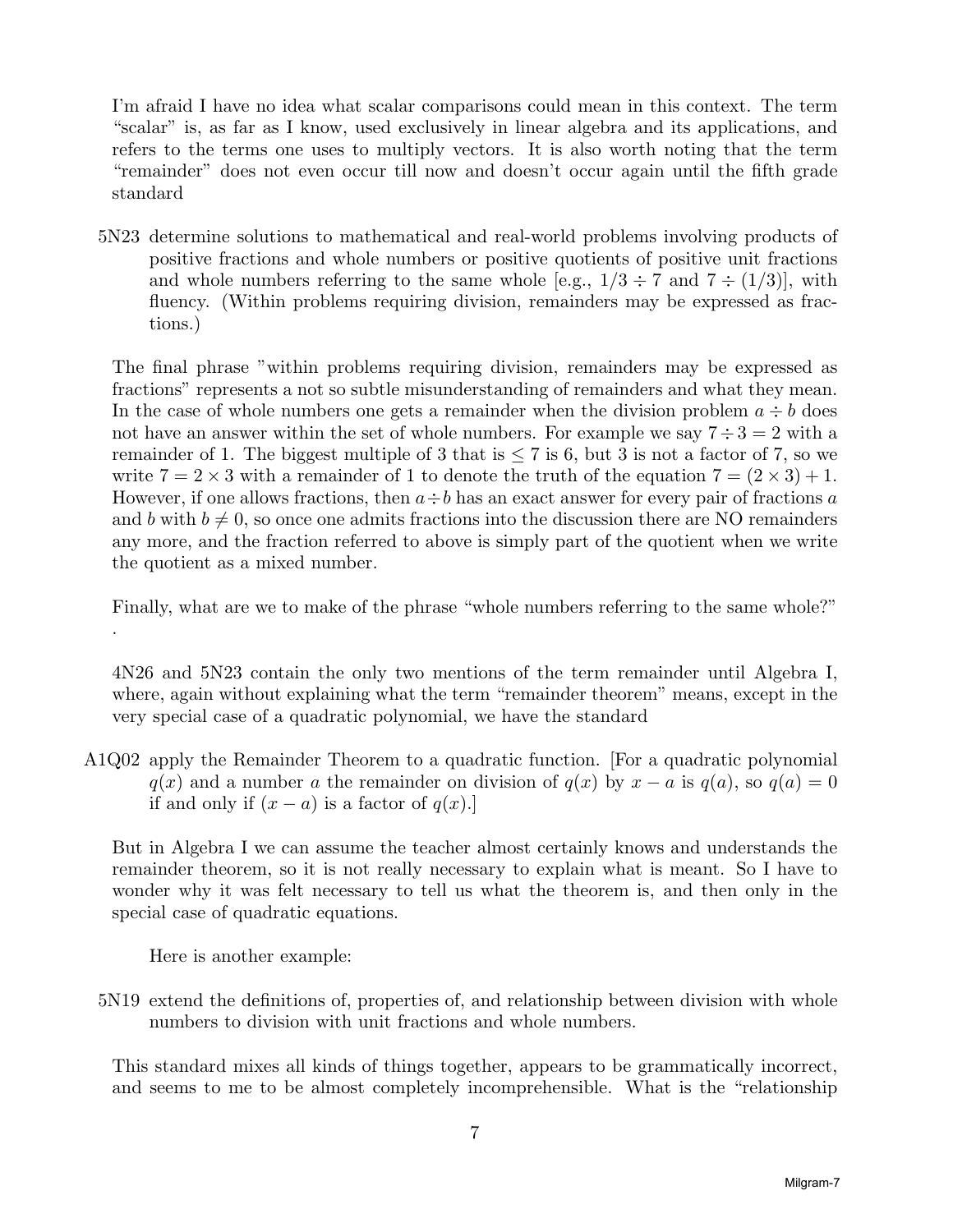between division with whole numbers to division with unit fractions and whole numbers?" Without this being specified - and it isn't - how can we possibly make sense of this standard?

**Fluency** One of the key things we have learned over the last 10 years is that there are certain key skills that students must learn to use fluently or even to automaticity. In this document there are 11 standards that contain the word "fluency" and none that contain "automaticity." But it is clear that nobody has looked at 11 these standards together to see if they coordinate from grade to grade, and certainly nobody seems to have compared them to the expectations in the NCTM Focal Points, the California or Massachusetts standards, or international expectations. Here are some of these standards:

1N14 fluently produce addition and subtraction facts with sums to 10 and differences from 10 with fluency.

Aside from the strange phrasing, one should compare this first grade standard with the second grade standard

2N10 fluently produce addition and subtraction facts with sums to 20 and differences from 20.

This is the actual fluency standard. In fact, in the top standards it is an automaticity standard. If you have 2N10, there is no reason to have or require 1N14. Moreover, it is not unusual to find 2N10 as a first grade standard, but in this document it occurs in second grade.

Next we look at the initial third grade fluency standard:

3N13 solve one-step and multi-step mathematical and real-world problems involving addition and subtraction within 1,000 using strategies based on place value, properties of operations, and the relationship between addition and subtraction with fluency.

I have no idea what this standard means, and I don't understand what students are expected to handle fluently. Solving problems is such a general construct that "fluency" seems virtually impossible to attain. Indeed, I'm not even sure what it would look like.

Here is the second "fluency" third grade standard, and I'm afraid I find it almost as confusing as 3N13.

3N20 produce with fluency multiplication and division facts with products to 100 and dividends from 100.

What does it mean to "produce with fluency?"

The only fourth grade fluency standard is essentially identical with 3N13, and just as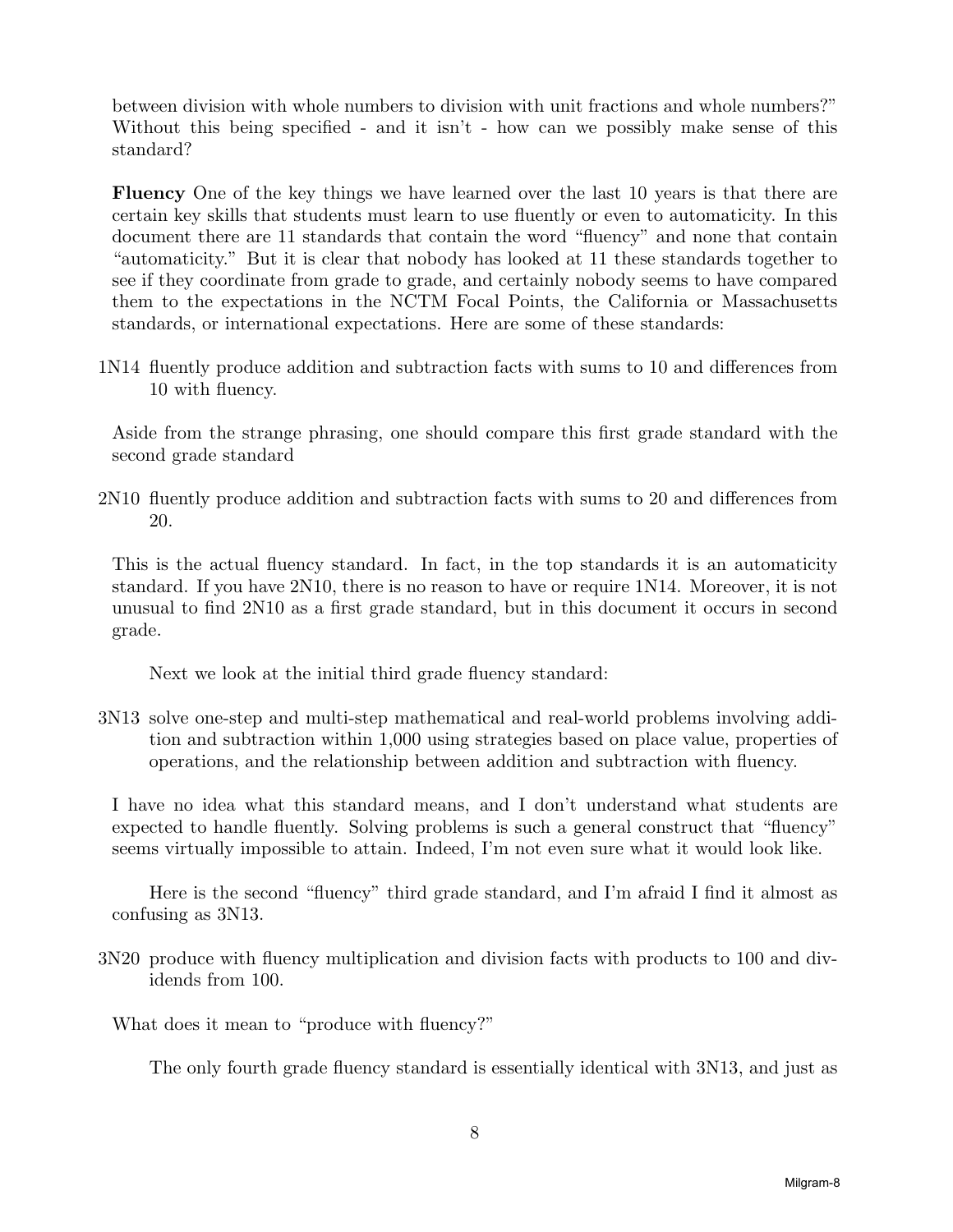confusing:

- 4N18 solve mathematical and real-world problems involving positive sums and differences of positive fractions, including mixed numbers, with like denominators referring to the same whole, with fluency.
	- and the same issues just repeat with the first fifth grade fluency standard:
- 5N07 solve mathematical and real-world problems involving positive sums and differences of positive rational numbers with fluency, including decimals to the hundredths and mixed numbers.

By contrast, the next fluency standard is entirely reasonable:

5N08 determine products of up to a three-digit number and a two-digit number with fluency.

However, the key fluency or automaticity standard that prepares for this - fluently multiply two whole numbers *a* and *b* with both between 0 and 10 - or better - know the multiplication tables to  $10 \times 10$  to automaticity - is not present in the document.

5N22 and 5N23 are virtually the same as the "solve problems fluently" standards that have already been discussed. Finally 6N07 and 6N08 are entirely reasonable fluency standards, but as was the case with 5N08, there is virtually no preparation for them in previous grades, so it is likely that in practice, they will only be partially taught.

It seems clear to me that the authors have not looked closely at the individual standards to try to understand what they are saying and correct them if they do not say precisely what is meant. Also, it seems to me that there has been very little attention paid to the proper sequencing of key topics as 1N14 and 2N10 and more generally the entire discussion above illustrate.

Additionally, the failure to explicitly require the automaticity standard for single digit multiplication is a huge red flag.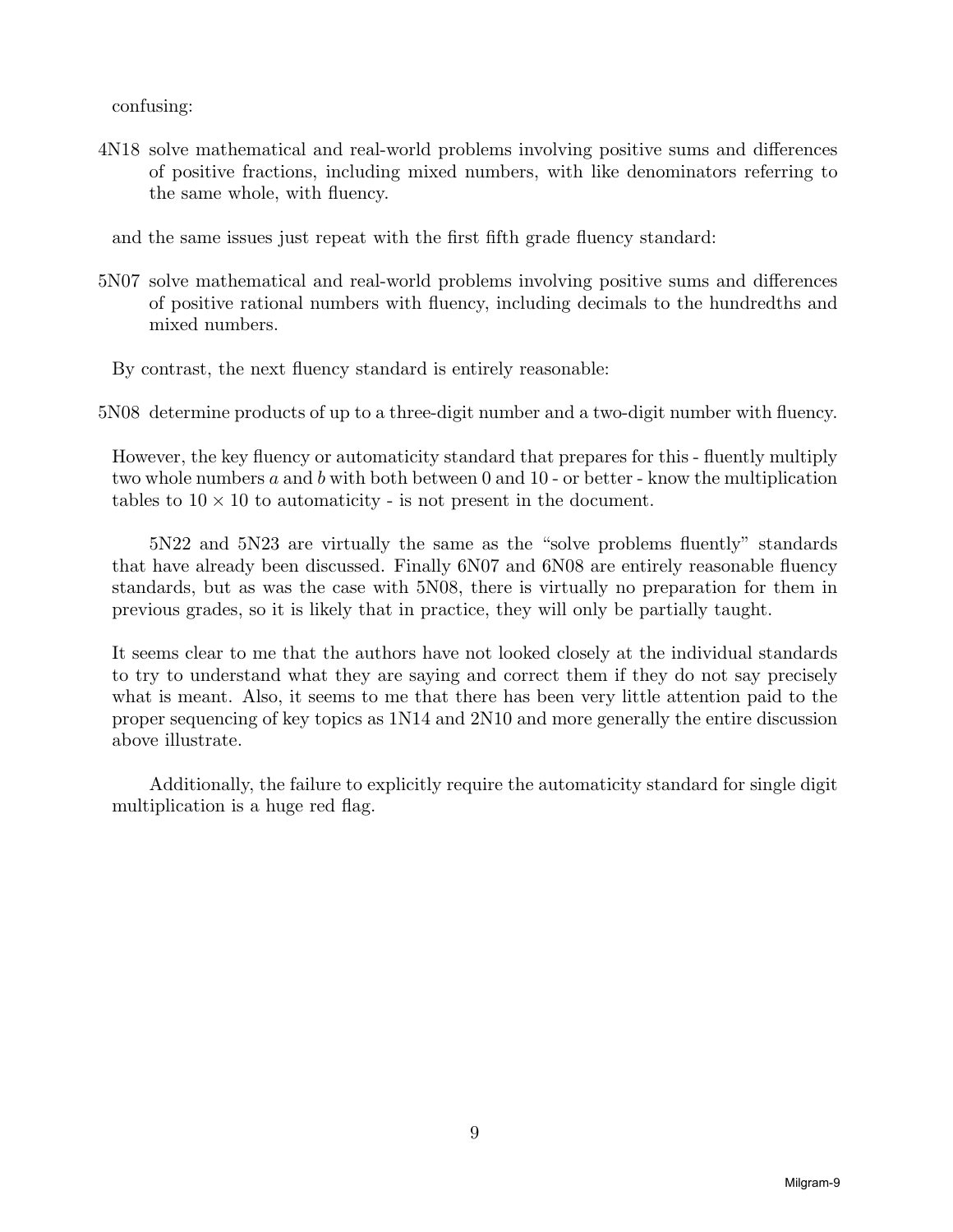### Real-World Problems in the Document

*One or another of the two phrases* **"mathematical and real-world problems"** *and* **"real-world and mathematical problems"** *occurs over 200 times in the Commissioner's Draft Texas Mathematical Standards. Putting the two topics "mathematical problems" and "real-world problems" together is, at best sloppy. The two are actually quite different and need to be handled separately. Of course, once such a discussion occurs, there would be no further need to separate them. But there is no discussion, nor any standard that differentiate between them in the Commissioner's Draft.*

Most of the time, this kind of sloppiness is not harmful. However, in the case above it really is. Below, I give a typical example of an actual real-world problem, and a pretty complete discussion of a solution for it obtained by - as it typical of actual real-world problems - first replacing the real-world problem by a precisely defined mathematical problem, solving the mathematical problem, and then interpreting the solution in the situation of the real-world problem. Mastery of each of these three steps is crucial in instruction, but they occur in totally different contexts. If the standards fail to separate them, there is no reason to assume that they will be separated in instruction.

Since the above steps are crucial for students to be able to effectively do and use mathematics, the miserable outcomes we are seeing will continue unchanged if this document is not fixed.

Here is an example of a REAL real-world problem taken from an article *How to Calculate Resolution for Publishing Photos* by Sue Chastein, its conversion of it to a mathematical problem, the solution to the mathematical problem, and finally the conversion of the mathematical solution to a series of real world actions that will achieve the desired result up to an acceptable error.

"*Someone wants to buy a photo from me. They need it to be 300 DPI,* 5 *×* 8 *inches. The photo I have is a*  $702K$ ,  $1538 \times 2048$  *jpeg. I figure it has to be big enough! But how do I tell? The only photo program I have is Paint.NET, and I'm not sure it's telling me what I want to know. If I don't mess with it, it tells me that my resolution is 180 pixels/inch, at a size of approximately* 8 *×* 11*. If I make it 300 pixels/inch (is that the same as DPI?) I can get a print size that works, about* 5 *×* 8*, and it changes the pixel width to*  $1686 \times 2248$ *. Is that what I'm supposed to be doing? It doesn't seem like much of a change to the human eye.*

A lot of this confusion is because most people don't use the right terminology. They say DPI when they should be saying PPI (pixels per inch). Your photo is  $1538 \times 2048$  and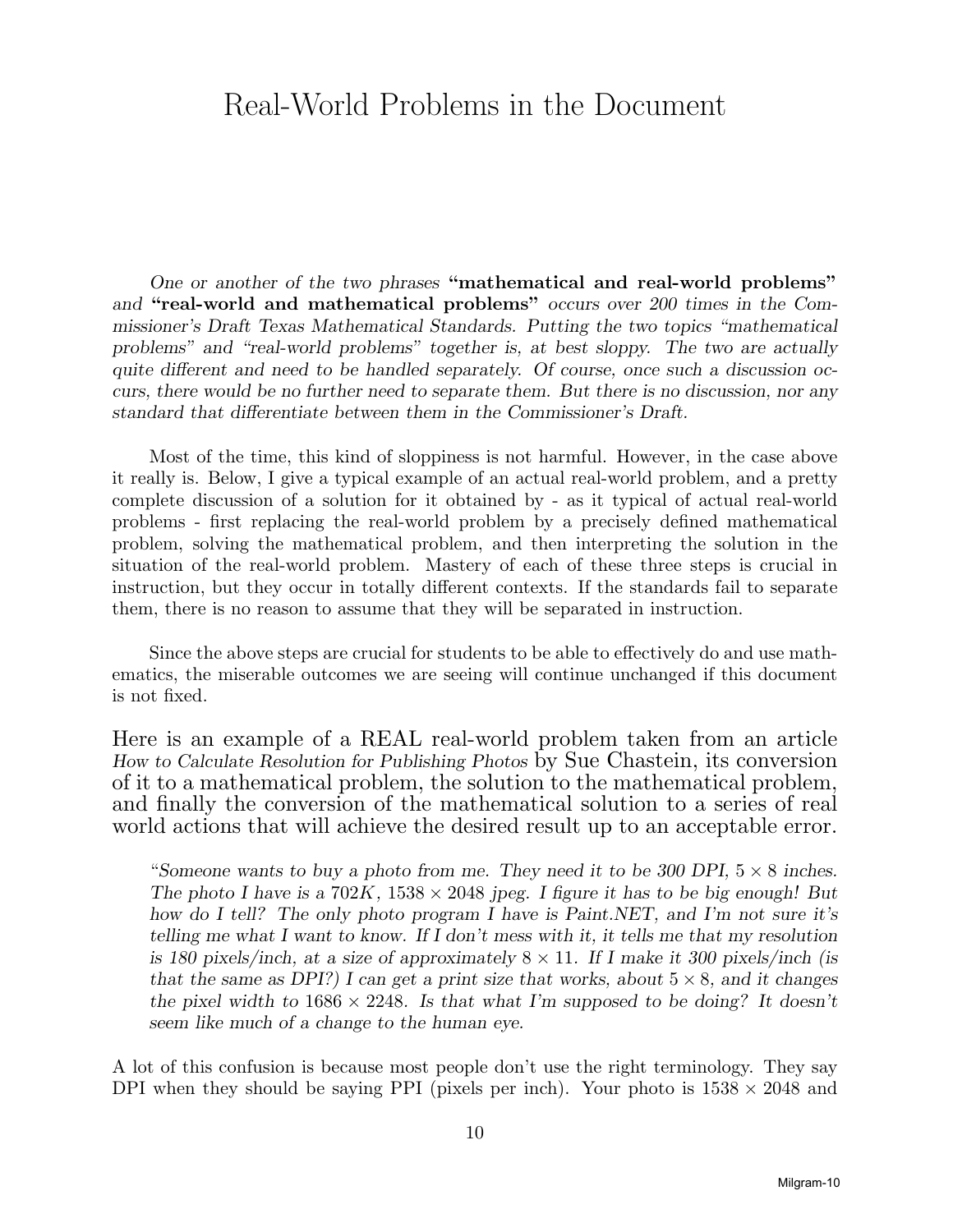you need a print size of  $5 \times 8$  inch, the math you need is:

pixels/inch is denoted PPI Next we determine the horizontal and vertical PPI that convert this photo to  $5 \times 8$  inches  $1538/5 = 307.6$  $2048/8 = 256$ .

That means that 256 is the maximum PPI you can get from this image to print the longest side at 8 inches without letting your software add new pixels. When your software has to add or take away pixels, it is called resampling, and it does result in a loss of quality. The more drastic the change, the more obvious the loss in quality will be. In your example it is not very much, so the loss won't very noticeable as you noted."

George Polya codified the steps involved in MATHEMATICAL problem solving as

Understand the problem Devise a plan Carry out the plan look back

For real-world problems, as the above example illustrates, there are a fifth and a sixth step that are crucial. The fifth step, (actually the first step for real-world problems) is:

convert the real-world problem to a mathematical problem.

In the case above, the conversion amounted to defining the variable PPI, then determining the horizontal and vertical PPI for a  $5\times 8$  print when the original resolution is  $1538\times 2048$ pixels. But there is still one further step that is very well illustrated in the example above. One needs to

look back again

and interpret the answer to the associated mathematical problem in the original real-world situation. This also involves a number of steps and decisions, but in the context of the real-world situation, rather than the mathematics.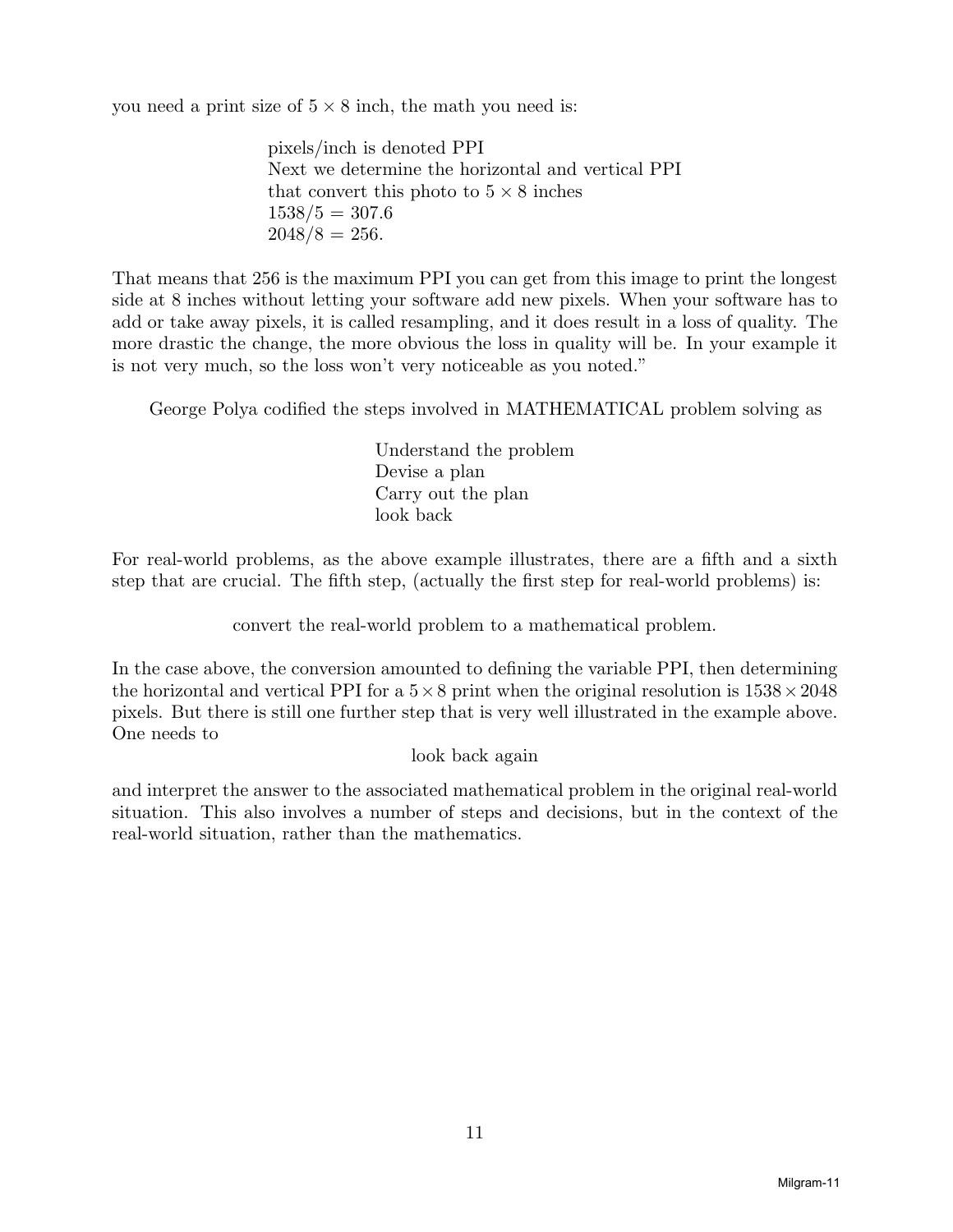#### The Key Concepts Involved in Place-Value

Base 10 place value notation is a short-hand for writing ordinary numbers. Thus 358 MEANS the SUM of 3 copies of 100 added to 5 copies of 10 added to 8 copies of 1. Similarly 6438 means the SUM of 6 copies of 1000 added to 4 copies of 100 added to 3 copies of 10 added to 8 copies of 1. Using a further short-hand notation we write  $a_1a_2a_3\cdots a_m$  with each  $a_i$  exactly one element in the set  $(0, 1, 2, 3, 4, 5, 6, 7, 8, 9)$  as short-hand for the SUM

$$
a_1 \times 10^{n-1} + a_2 \times 10^{n-2} + \cdots a_n \times 1.
$$

The sum above is called the expanded form of  $a_1a_2\cdots a_n$ , and the key part of instruction on place-value SHOULD be to have students automatically convert the short-hand notation to the expanded form when operating with whole numbers written in bas 10 place value notation.

The understanding above is crucial if students are to actually understand any multiplication algorithm for two numbers written in base 10 place-value short-hand notation. Indeed, due to the distributive, commutative and associative properties, we have

$$
(a_1 a_2 \cdots a_n) \times (b_1 b_2 \cdots b_m) = \sum_{1}^{n} a_i \sum_{1}^{m} b_j 10^{i+j-2} = \sum_{1}^{n} a_i \left(\sum_{1}^{m} b_j 10^{j-1}\right) 10^{i-1}
$$

and since multiplication by  $10<sup>s</sup>$  simply puts *s* zeros on the right in the number written in base-10 place-value notation, the last sum above really only involves 9 products  $v \times b_1 b_2 \cdots b_m$  where *v* lies between 1 and 9. This IS THE STANDARD STAIR-STEP algorithm for multiplication, and the above is a quick description of the key steps that a teacher who understands to mathematics will follow in instruction.<sup>1</sup>

Later this is extended to decimals.  $a_1 \cdots a_n \cdot b_1 \cdots b_m$  is short-hand for the expanded form of  $a_1 a_2 \cdots a_n$  SUMMED with

$$
b_1 \times \frac{1}{10} + b_2 \times \frac{1}{100} + b_3 \times \frac{1}{1000} + \dots + b_m \times \frac{1}{10^m}
$$

It is important to note that, as a consequence, students cannot really handle decimals until they have some command of *fractions*, since decimals are defined in terms of fractions.

Finally, these ideas are extended to division. Speaking conceptually, division *is defined* as follows: the quotient  $a \div b$  is defined as that number *c* so that  $c \times b = a$ . If we use the standard algorithm to write the product  $c \times b$ , we get a series of terms of the form  $c_i \times (b_1 b_2 \cdots b_m) \times 10^k$ ,  $i = 1, \ldots, n$  which are added together to get *a*. Thus we can try to

 $1$  Of course, the main problem we face is that very few lower grade teachers are trained sufficiently well in these aspects of mathematics. Consequently, they often have real problems trying to convey material they don't really understand as more than as formal sequences of operations. Of course, this problem becomes even greater when they have to teach long division.